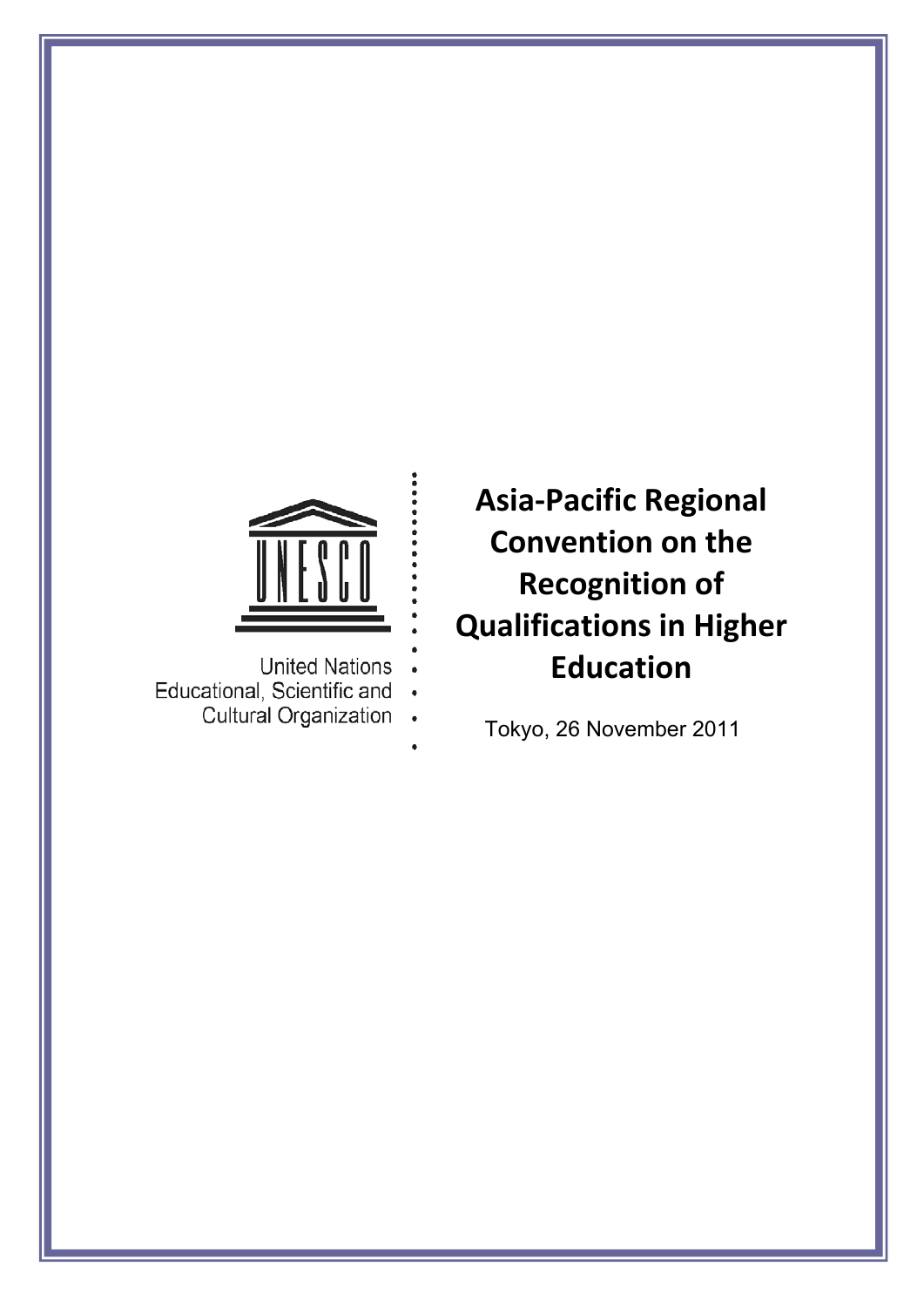#### **PREAMBLE**

The Parties to this Convention:

**Guided** by a common will to strengthen their geographical, cultural, educational and economic ties;

**Recalling** that, as stated in the Constitution of UNESCO, "the purpose of the Organization is to contribute to peace and security by promoting collaboration among the nations through education, science, and culture";

**Recognising** the substantial diversity that exists within the education traditions, systems and values in Asia-Pacific;

**Convinced** that the diversity of the cultures and higher education systems existing in Asia-Pacific constitutes an exceptional resource;

**Committed** to strengthening and extending collaboration among the Parties with a view to making optimal use of their human potential so as to encourage the advancement of knowledge and to continually improve the quality of higher education within Asia-Pacific;

**Desirous** of enabling the peoples of Asia-Pacific to take full advantage of the cultural resource by facilitating access for the nationals of each Party, in particular its students and academics, to the educational resources of each Party, with due regard to domestic regulation;

**Convinced** that, within the framework of such collaboration, the recognition of qualifications in higher education will facilitate international mobility of students and academics;

**Mindful** of the need to intensify cultural exchanges with a view to facilitating the economic, social, cultural and technological development, and the promotion of peace in Asia-Pacific;

**Recalling** that many Parties have concluded bilateral or sub-regional agreements regarding the recognition of qualifications in higher education among themselves, but desirous of strengthening such efforts by extending collaboration throughout Asia-Pacific by means of this Convention;

**Mindful** that this Convention should also be considered in the context of the UNESCO Recognition Conventions covering other Regions of the world, as well as the 1993 UNESCO Recommendation on the Recognition of Studies and Qualifications in Higher Education;

**Conscious** of the wide ranging changes in higher education in Asia-Pacific since these Conventions were adopted, resulting in considerably increased diversification within and among national education systems, and of the need to adapt legal instruments and practice to reflect these developments;

**Willing** to engage in active international collaboration at the global level with Parties to the other UNESCO Regional Conventions;

**Conscious** of the need to find common solutions to practical challenges in regard to the recognition of qualifications in higher education, which will facilitate mobility of students and academics in Asia-Pacific;

**Conscious** of the need to improve current recognition practice and to make it more transparent and better adapted to the current situation of higher education in Asia-Pacific;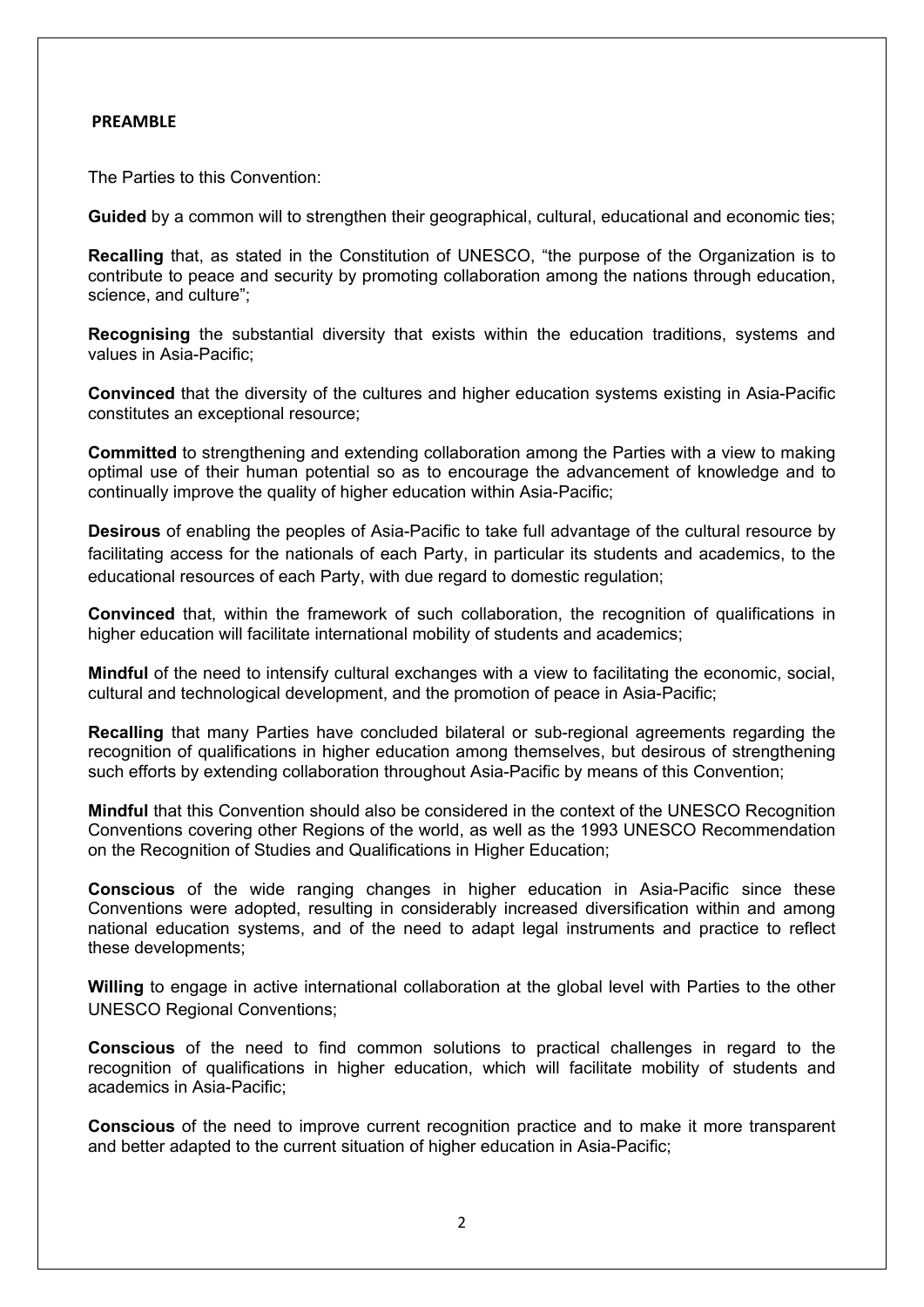**Considering** that the recognition by each Party of qualifications in higher education issued by other Parties represents an important measure for promoting academic mobility among the Parties;

**Desirous** of ensuring the recognition as widely as possible of qualifications in higher education in order to promote lifelong education and the democratisation of education in a manner suited to the cultural context of each Party;

**Respectful** of each Party's right to create and grant a system for qualifications, and of the autonomy of its institutions;

Have agreed as follows:

# **SECTION I. DEFINITION OF TERMS**

#### **Article I**

For the purposes of this Convention, the following definitions apply:

**1983 Convention** means the Regional Convention on the Recognition of Studies, Diplomas and Degrees in Higher Education in Asia and the Pacific adopted at Bangkok on 16 December 1983;

**Access (to higher education)** means the right of qualified candidates to apply and to be considered for admission to higher education;

**Accreditation** means a process of assessment and review that enables a higher education programme or institution to be recognised or certified as meeting appropriate standards;

**Admission (to higher education institutions and programmes)** means the act of, or system for, allowing holders of qualifications to pursue studies in higher education at a given institution and/or a given programme;

**Assessment (of institutions or programmes)** means the process for establishing the educational quality of a higher education institution or programmes;

**Assessment (of individual qualifications)** means the written appraisal or evaluation of an individual's foreign qualifications by a competent recognition authority;

**Displaced person** means a person forced to move from their locality or environment and occupational activities;

**Competent Recognition Authority** means a governmental or non-governmental body officially authorised by government with making decisions on the recognition of foreign qualifications;

**Components of a Party** means public entities at the national, provincial, federal or regional level;

**General Requirements for Access (to Higher Education)** mean conditions that must in all cases be fulfilled for access to higher education;

**Higher Education** means post-secondary education, training or research that is recognised by the relevant authorities of a Party as belonging to its higher education system*;*

**Higher Education Institution** means an establishment providing higher education recognised by the relevant authorities of a Party;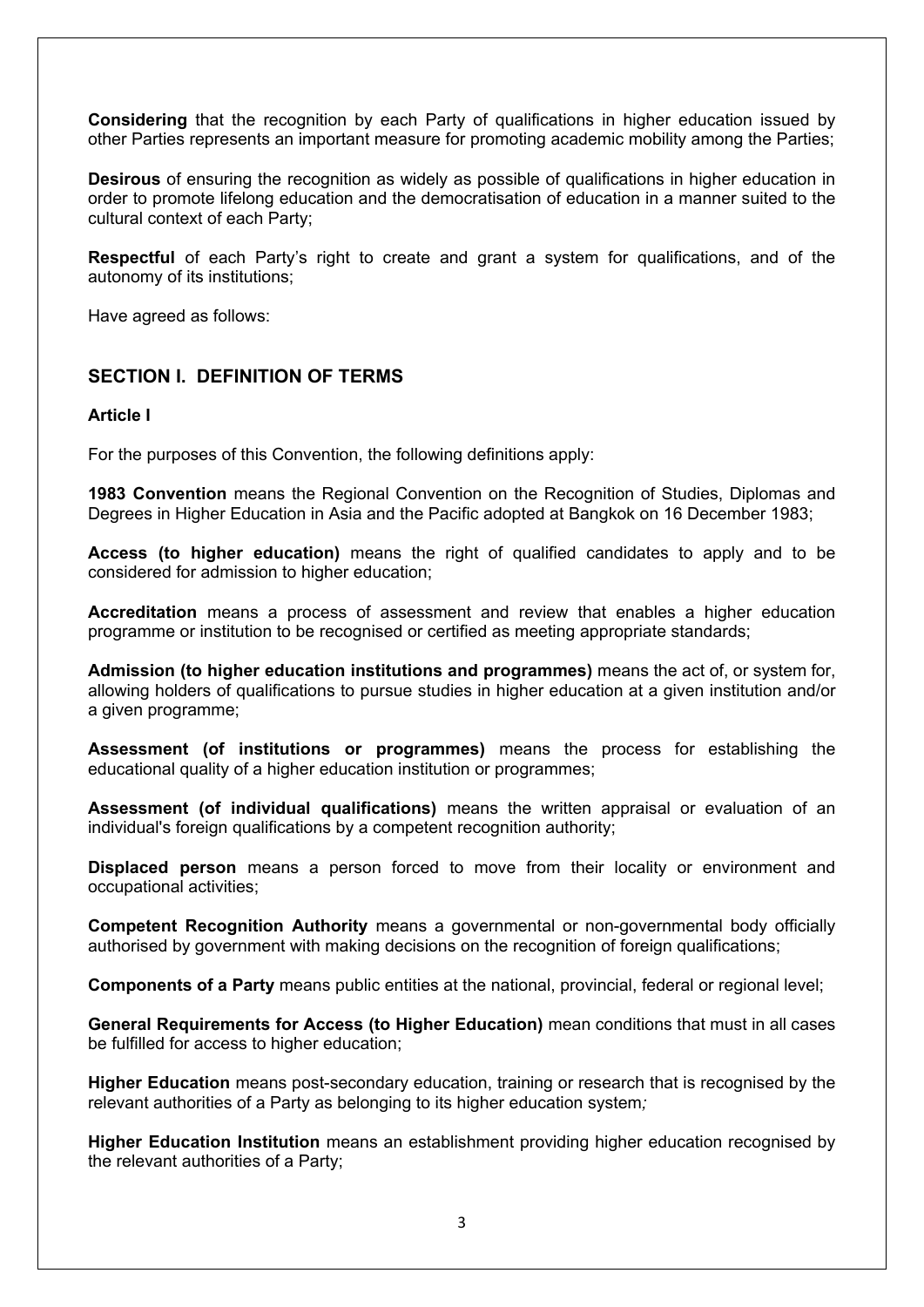**Higher Education Programme** means a programme of study recognised by the relevant authorities of a Party as belonging to its higher education system, and the completion of which provides the student with a qualification in higher education;

**Mutatis Mutandis** is a Latin phrase meaning "with respective differences taken into consideration";

**Non-traditional modes** refer to qualifications obtained through alternative delivery mechanisms;

**Partial Studies** mean any homogeneous part of a higher education programme, while not a complete programme in itself, can be equated with a significant acquisition of knowledge and skills;

**Qualification Giving Access to Higher Education** means any qualification issued by relevant authorities attesting the successful completion of an education programme and giving the holder of the qualification the right to be considered for admission to higher education;

**Qualification in Higher Education** means any degree, diploma or other certificate issued by a higher education institution attesting the successful completion of a higher education programme;

**Quality Assurance** means an on-going process of evaluating and enhancing the quality of a higher education system, institution or programme to assure stakeholders that acceptable standards are being maintained and enhanced;

**Recognition of Prior Learning** means a process to formally acknowledge the knowledge and skills a person has as a result of formal and/or non-formal learning;

**Recognition of Qualifications** means a formal acknowledgment as defined and given by the competent recognition authorities of a Party of the value of a foreign education qualification;

**Secondary Education** means that stage of studies of any kind which follows primary, elementary, preparatory or intermediate or basic education and the aims of which may include preparing students for higher education, leading to a secondary school leaving certificate or enabling students to enrol in higher education;

**Specific Requirements (for admission to higher education)** means conditions that must be fulfilled, in addition to the general requirements, in order to gain admission to a particular higher education programme, or for the award of a specific qualification in a particular field of study in higher education; and

**UNESCO Diploma Supplement**, a reference document of the Convention on the Recognition of Qualifications concerning Higher Education in the European Region, commonly known as the Lisbon Recognition Convention, means a document providing a description of the nature, level, context, content and status of the studies that were pursued and successfully completed by the individual named on the original qualification to which this supplement is appended.

# **SECTION II. COMPETENT RECOGNITION AUTHORITIES**

# **Article II.1**

- 1. Where central authorities of a Party are competent to make decisions in recognition matters, that Party shall immediately be bound by the provisions of this Convention and shall take the measures necessary to ensure the implementation of this Convention's provisions within the Party's territory.
- 2. Where the competence to make decisions in recognition matters lies with components of a Party, the Party shall furnish the depository with a brief statement of its constitutional situation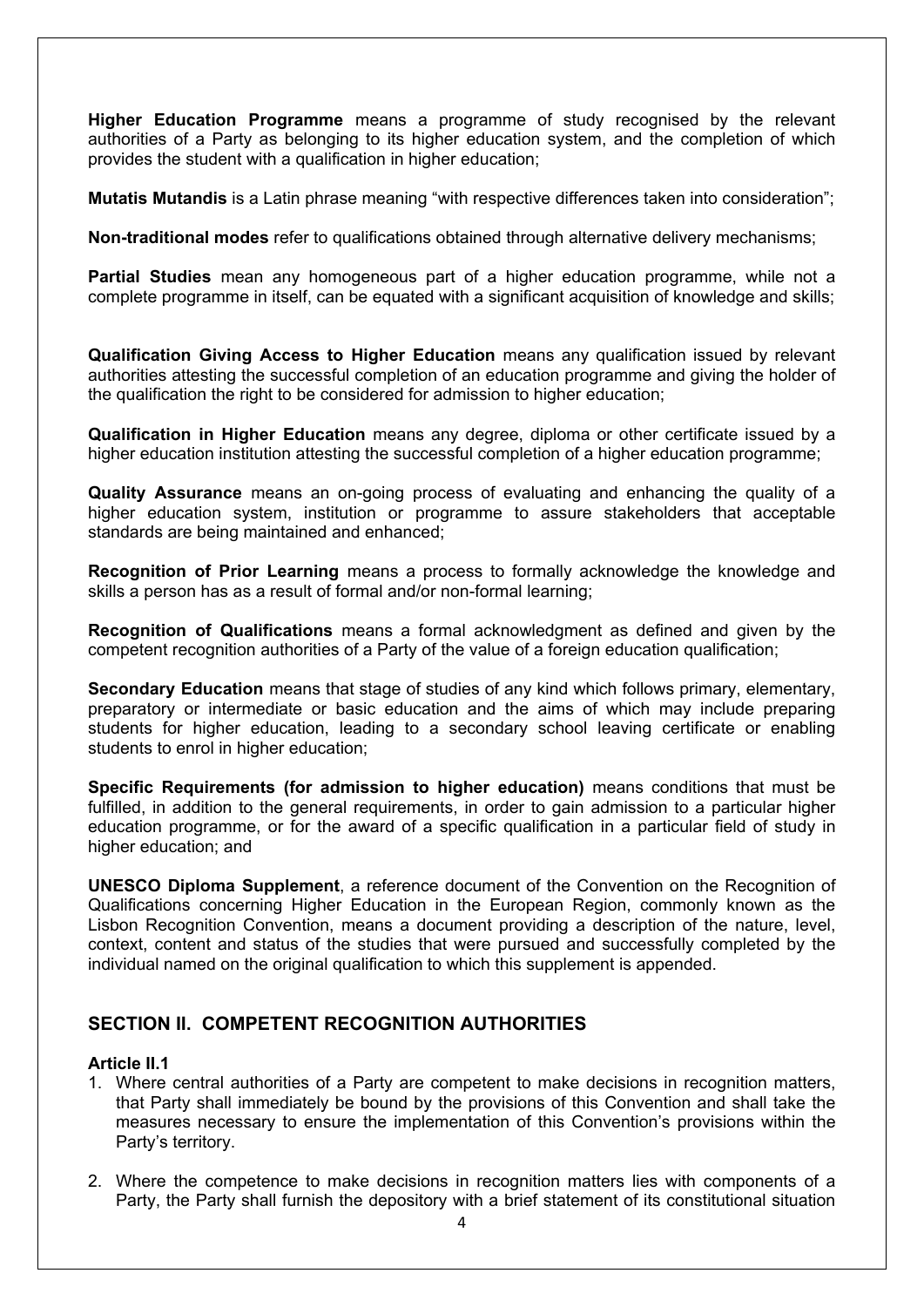or structure at the time of signature or when depositing its instrument of ratification, acceptance, approval, or accession, or any time thereafter. In such cases, the competent recognition authorities of the components of the Party so designated shall take measures necessary to ensure implementation of the provisions of this Convention within the Party's territory.

- 3. Where the competence to make decisions in recognition matters lies with individual higher education institutions or other entities, each Party according to its constitutional situation or structure, shall transmit the text of this Convention to these institutions or entities and shall take all possible steps to encourage the favourable consideration and application of its provisions.
- 4. The provisions of paragraphs 1, 2 and 3 of this article shall apply, *mutatis mutandis*, to the obligations of the Parties under subsequent articles of this Convention.

# **Article II.2**

At the time of signature or when depositing its instrument of ratification, acceptance, approval or accession at any time thereafter, each Party shall inform the depository of this Convention of the authorities that are competent to make different categories of decisions in recognition matters.

#### **Article II.3**

Nothing in this Convention shall derogate from any more favourable provisions concerning the recognition of qualifications in higher education issued in one of the Parties that are contained in or stem from an existing or a future treaty by which that Party is bound.

# **SECTION III. BASIC PRINCIPLES RELATED TO THE ASSESSMENT OF QUALIFICATIONS**

#### **Article III.1**

- 1. Holders of qualifications issued in one of the Parties shall have adequate access, upon request to the competent recognition authority to an assessment of these qualifications in a timely manner.
- 2. In order to assure this right for holders of qualifications, each Party undertakes to make appropriate arrangements for the assessment of an application for recognition of qualifications with the main focus on knowledge and skills achieved.

#### **Article III.2**

Each Party shall ensure that the procedures and criteria used in the assessment and recognition of qualifications are transparent, coherent, reliable, fair and non-discriminatory.

#### **Article III.3**

- 1. Decisions on recognition shall be made on the basis of appropriate information on the qualifications for which recognition is sought.
- 2. In the first instance, the responsibility for providing adequate information rests with the holder of the qualifications, who shall provide such information in good faith.
- 3. The Parties shall instruct or encourage, as appropriate, all education institutions belonging to their education systems to comply with any reasonable request for information for the purpose of assessing qualifications earned at the said institutions. In particular, the Parties shall encourage institutions belonging to their education systems to provide, upon request and within a reasonable timeframe, relevant information to the holder of qualifications or to the institution or the competent recognition authorities of the Party in which recognition is sought.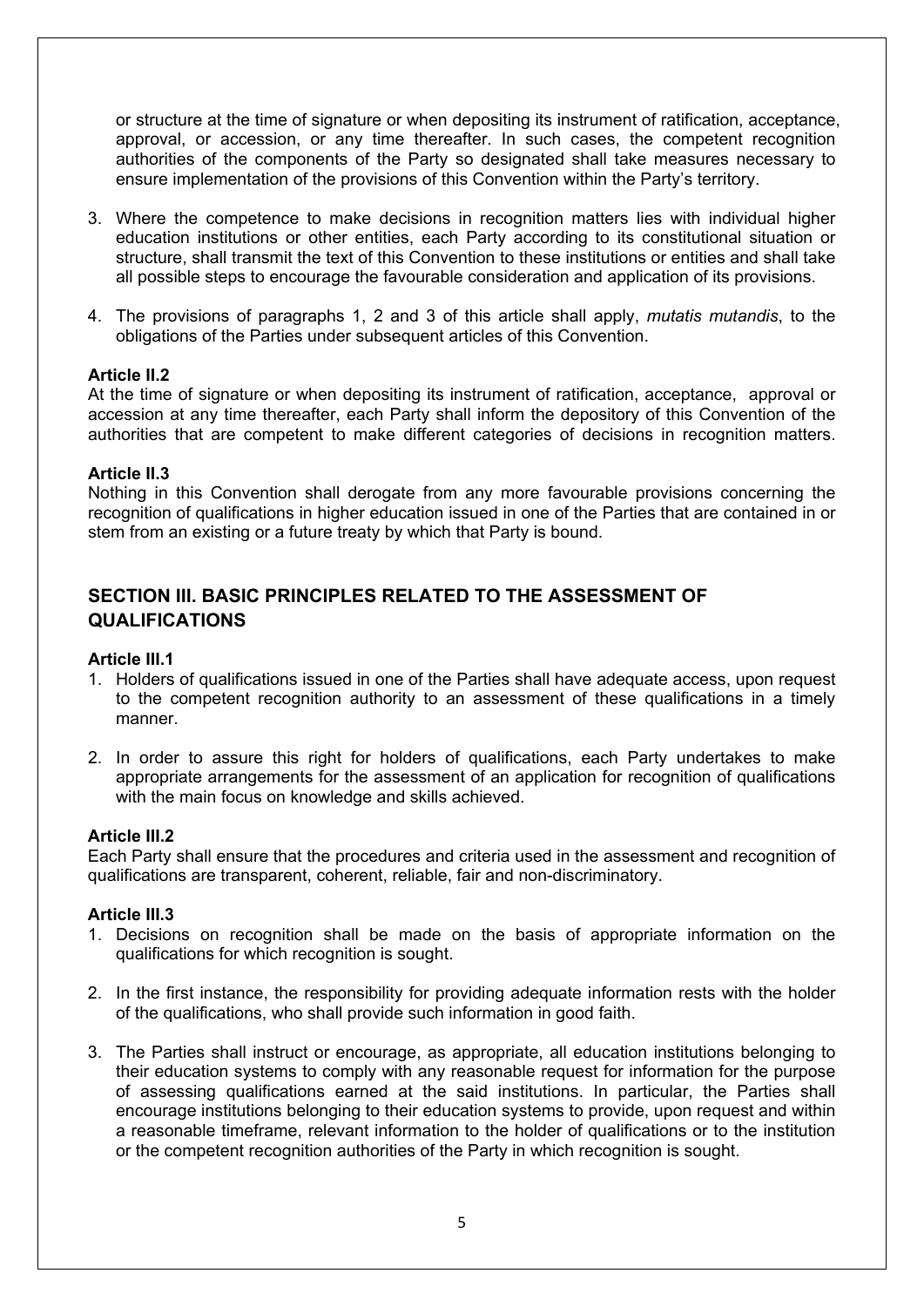4. As long as the information relevant to the assessment of the qualifications is appropriately provided, the responsibility to demonstrate that an application does not fulfil the relevant requirements lies with the competent recognition authority.

## **Article III.4**

Each Party shall ensure, in order to facilitate the recognition of qualifications, that adequate and clear information on its education system is provided.

#### **Article III.5**

Decisions on recognition of qualifications shall be made within a reasonable time limit specified beforehand by the competent recognition authority and calculated from the time all necessary information in the case has been provided. If recognition is withheld, the reasons for the refusal to grant recognition shall be stated, and information shall be given concerning possible measures the holder of the qualification may take in order to obtain recognition at a later stage. If recognition is withheld, or if no decision is taken, the holder of the qualification shall be entitled to make an appeal through appropriate procedures in each Party within a reasonable time limit.

# **SECTION IV. RECOGNITION OF QUALIFICATIONS GIVING ACCESS TO HIGHER EDUCATION**

#### **Article IV.1**

Each Party shall recognise, for the purpose of access to each of its higher education programmes, the qualifications issued by the other Parties that meet the general requirements for access to these respective higher education programmes, unless a substantial difference can be shown between the general requirements for access in the Party in which the qualifications were obtained and those in the Party in which recognition of the qualifications is sought.

#### **Article IV.2**

Alternatively, it shall be sufficient for a Party to enable the holder of a qualification issued in one of the other Parties to obtain an assessment of that qualification, upon request by the holder, and the provisions of Article IV.1 shall apply *mutatis mutandis* to such a case.

#### **Article IV. 3**

Where admission to a particular higher education programme is dependent on the fulfilment of specific requirements in addition to the general requirements for access, the competent recognition authorities of the Party concerned may impose the additional requirements on holders of higher education qualifications obtained in the other Parties or assess whether the holder of qualifications in higher education obtained in other Parties has fulfilled comparable requirements.

#### **Article IV.4**

Where, in a Party in which they have been obtained, school leaving certificates give access to higher education only in combination with additional qualifying examinations as a prerequisite for access, the other Parties may make access conditional on these requirements or offer an alternative for satisfying such additional requirements within their own education systems.

#### **Article IV.5**

Without prejudice to the provisions of Articles IV.1 – IV.4, admission to a given higher education institution, or to a higher education programme within such an institution, may be restricted or selective. In such cases in which admission to a higher education institution and/or higher education programme is selective, admission procedures should be designed with a view to ensuring that the accreditation of foreign qualifications in higher education is carried out according to the basic principles of fairness and non-discrimination described in Section III.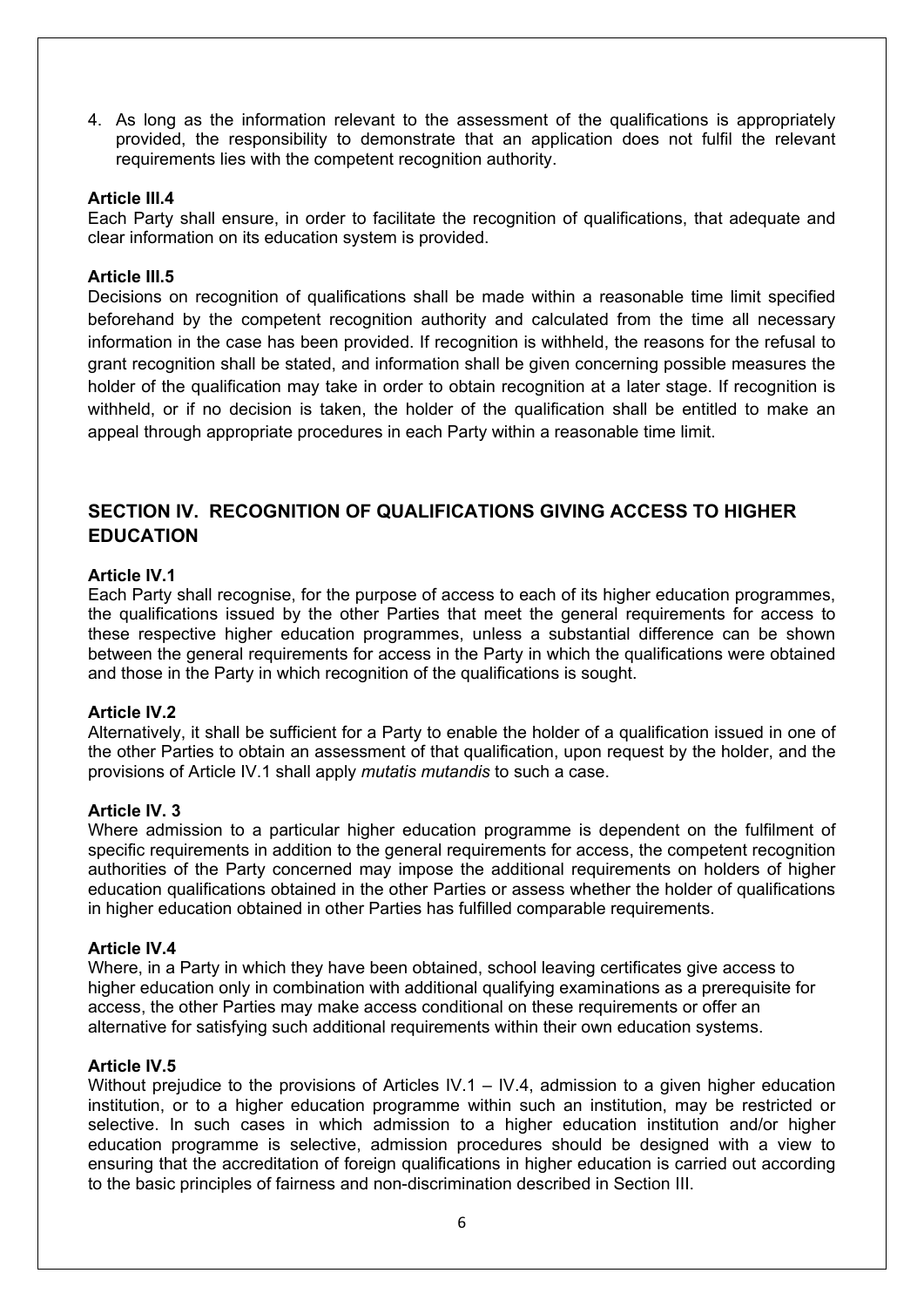# **Article IV.6**

Without prejudice to the provisions of Articles IV.1 - IV.5, admission to a given higher education institution may be made conditional on demonstration by the holder of the qualification of sufficient competence in the language or languages of instruction of the institution concerned, or in other specified languages in order for the holder of the qualification to profitably undertake the studies in question.

## **Article IV.7**

Qualifications obtained through non-traditional modes which allow access to higher education in one Party shall be assessed in a fair manner in other Parties.

#### **Article IV.8**

For the purpose of admission to higher education programmes, each Party may make the recognition of qualifications issued by foreign educational institutions operating in its territory contingent upon specific requirements of national legislation or specific agreements concluded with the Party of origin of such institutions.

# **SECTION V. RECOGNITION OF PARTIAL STUDIES**

#### **Article V.1**

Each Party shall recognise, where appropriate, or at least assess partial studies completed within the framework of a higher education programme in another Party. This recognition shall consist of taking such partial studies into account for the purposes of the completion of a higher education programme in the Party in which recognition is sought, unless substantial differences can be shown between the partial studies completed and the part and/or all of the higher education programme in the Party in which recognition is sought.

# **Article V.2**

Article V.1 shall apply *mutatis mutandis* to partial studies carried out through non-traditional modes.

# **Article V.3**

In particular, each Party shall facilitate recognition of partial studies when:

- (a) there has been a previous agreement between:
	- i. the higher education institution or the competent recognition authority responsible for the relevant partial studies; and
	- ii. the higher education institution or the competent recognition authority responsible for the recognition that is sought; and
- (b) the higher education institution in which the partial studies have been completed has issued a certificate or transcript of academic records attesting that the student has successfully completed the stipulated requirements for the said partial studies.

# **SECTION VI. RECOGNITION OF QUALIFICATIONS IN HIGHER EDUCATION**

# **Article VI.1**

To the extent that a recognition decision is mainly based on the knowledge and skills certified by a qualification in higher education, each Party shall recognise the qualifications in higher education conferred in another Party, unless a substantial difference can be shown.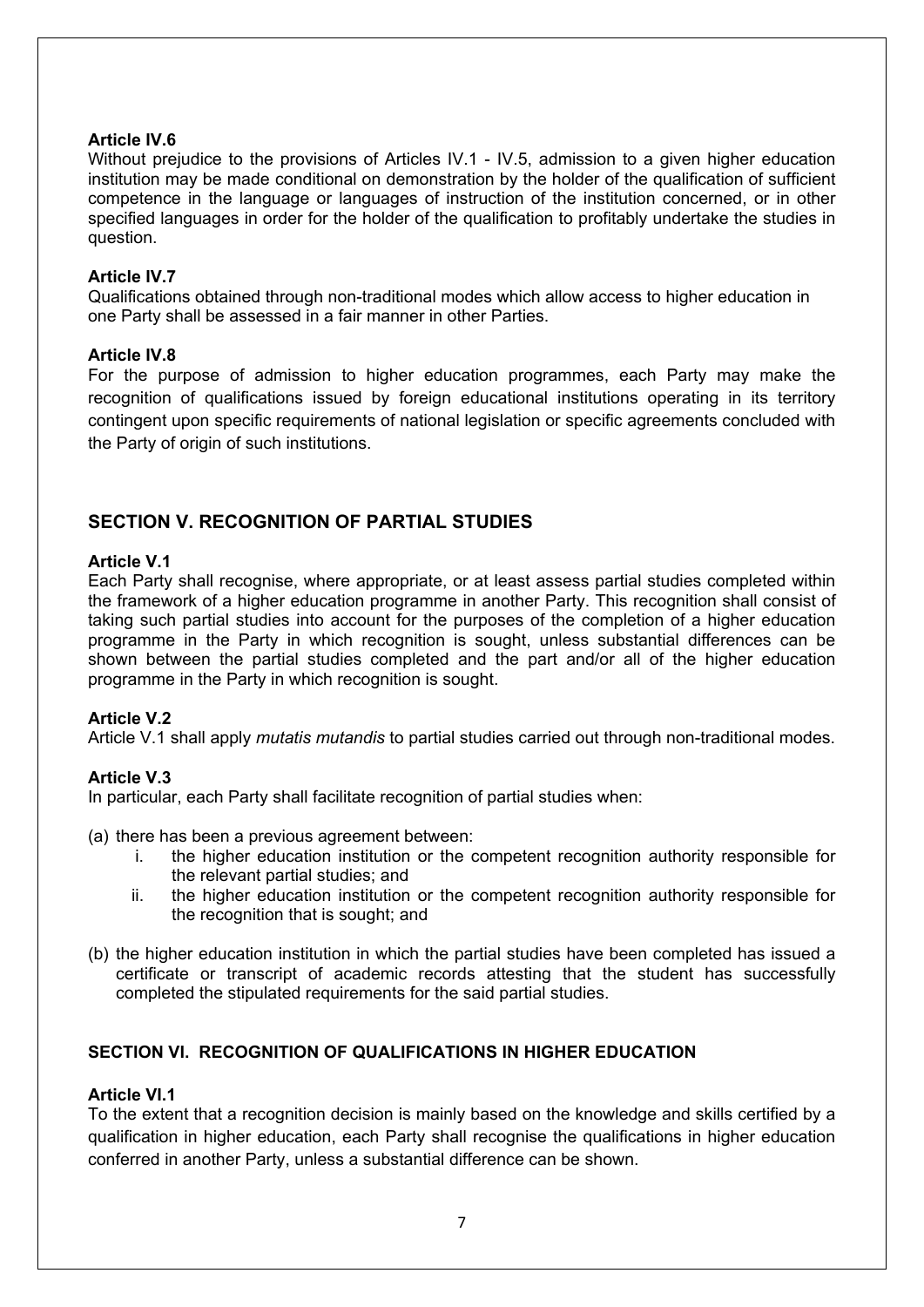# **Article VI.2**

Alternatively, it shall be sufficient for a Party to enable the holder of a qualification in higher education issued in another Party to obtain an assessment of that qualification, upon request by the holder of the qualification, and the provisions of Article VI.1 shall apply *mutatis mutandis* to such a case.

#### **Article VI.3**

Articles VI.1 and VI.2 shall apply *mutatis mutandis* to qualifications in higher education obtained through non-traditional modes within the framework of a Party's education system and in conformity with domestic regulatory requirements.

#### **Article VI.4**

Recognition in a Party of a qualification in higher education issued in another Party may have one or more of the following consequences:

- (a) access to further higher education studies, including relevant examinations or to preparations for a postgraduate course on the same conditions as those applicable to holders of qualifications of the Party in which recognition is sought;
- (b) the use of an academic title, subject to the laws and regulations of the Party or a jurisdiction thereof, in which recognition is sought;
- (c) access to employment opportunities, subject to the laws and regulations of the Party or the jurisdiction thereof, in which recognition is sought.

#### **Article VI.5**

An assessment by a competent recognition authority in a Party of a higher education qualification issued in another Party can be used in the form of advice to one or more of the following:

- (a) an educational institution for the purpose of admission to its programmes;
- (b) any other competent recognition authority;
- (c) potential employers.

# **Article VI.6**

Each Party may make the recognition of qualifications in higher education issued by foreign higher education institutions operating in its territory contingent upon specific requirements of national legislation or specific agreements concluded with the Party of origin of such institutions.

# **SECTION VII. RECOGNITION OF QUALIFICATIONS HELD BY REFUGEES, DISPLACED PERSONS AND PERSONS IN A REFUGEE-LIKE SITUATION**

# **Article VII**

Each Party shall make all reasonable efforts within the framework of its education system and in conformity with its constitutional, legal, and regulatory requirements to develop procedures, including recognition of prior learning, designed to assess fairly and expeditiously whether refugees, displaced persons and persons in a refugee-like situation fulfil the relevant requirements for access to higher education programmes or for recognition of qualifications for employment activities, even in cases in which the qualifications obtained in one of the Parties cannot be proven through documentary evidence.

# **SECTION VIII. INFORMATION ON ASSESSMENT/ACCREDITATION AND RECOGNITION MATTERS**

#### **Article VIII.1**

Each Party shall provide adequate information on any institution belonging to its higher education system, and on its quality assurance system, with a view to enabling the competent recognition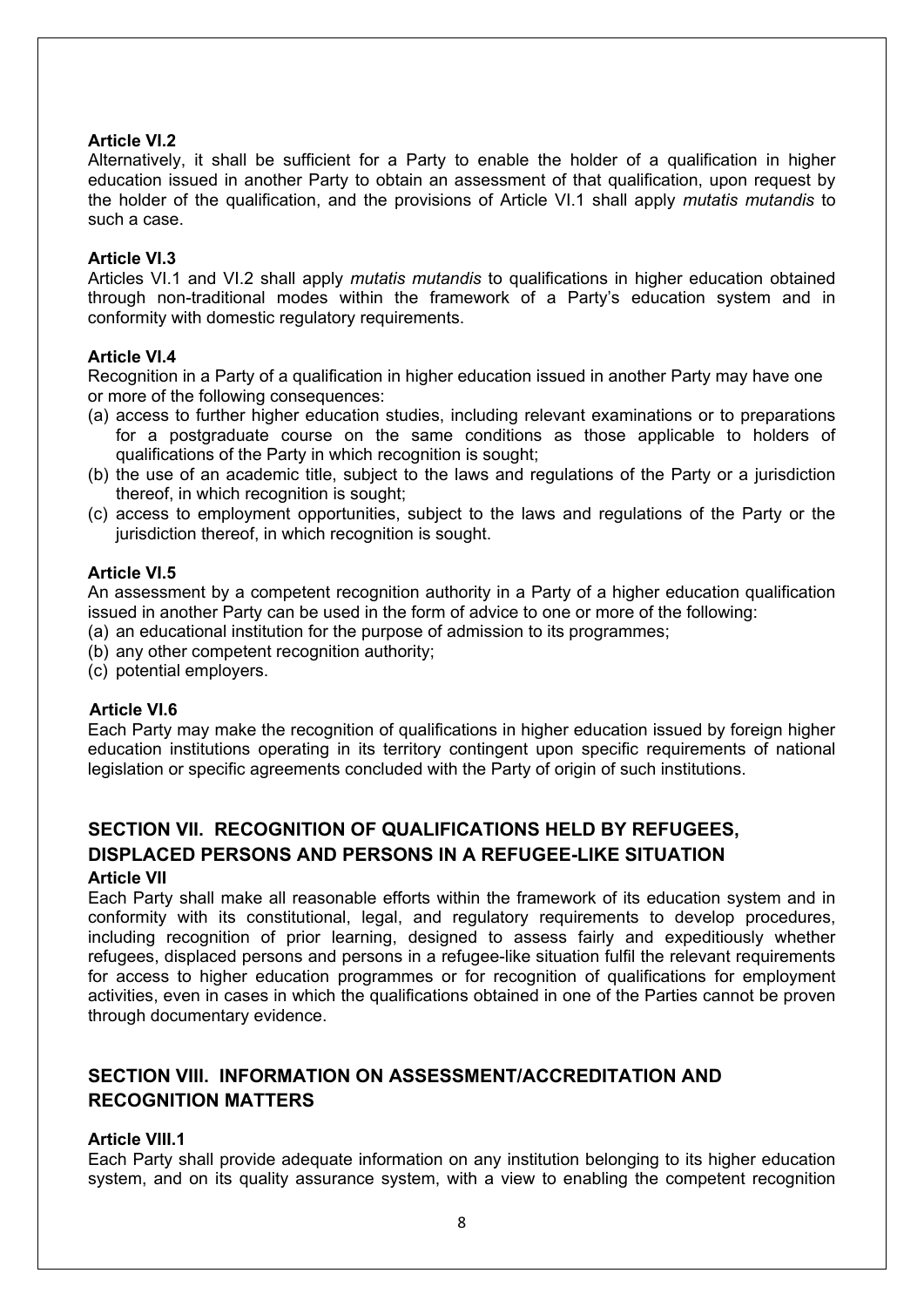authorities of the other Parties to ascertain whether the quality of the qualifications issued by these institutions justifies recognition in the Party in which recognition is sought. This includes:

- (a) a description of its higher education system;
- (b) an overview of the different types of higher education institutions belonging to its higher education system, and of the typical characteristics of each type of institution;
- (c) a list of recognised and/or accredited higher education institutions (public and private) belonging to its higher education system, indicating their powers to award different types of qualifications and the requirements for gaining access to each type of institution and programme;
- (d) an explanation of quality assurance mechanisms; and
- (e) a list of educational institutions located outside its territory which the Party considers as belonging to its education system.

#### **Article VIII.2**

Each Party shall provide relevant, accurate and up-to-date information in order to facilitate the recognition of qualifications in higher education by:

- (a) facilitating access to authoritative and accurate information on its higher education system and qualifications;
- (b) facilitating access to information on the higher education systems and qualifications of the other Parties; and
- (c) giving advice or information on recognition matters and assessment of qualifications, in accordance with national laws and regulations.

#### **Article VIII.3**

Each Party shall take adequate measures for the development and maintenance of a national information centre that will provide higher education information. The form of the national information centre could vary.

#### **Article VIII.4**

The Parties shall promote, through their national information centres or otherwise, the use of the:

- (a) "*UNESCO Diploma Supplement*" or any other comparable qualification supplement; and
- (b) the UNESCO/OECD Guidelines for Quality Provision in Cross-border Higher Education and/or any comparable document produced by the Parties' respective higher education institutions, subject to their respective national laws and regulations.

# **SECTION IX. IMPLEMENTATION**

# **Article IX.1**

The body to oversee, promote and facilitate the implementation of this Convention shall be the Committee of the Asia-Pacific Regional Convention on the Recognition of Qualifications in Higher Education, hereinafter referred to as "the Committee".

# **Article IX.2**

- 1. The Committee, which is hereby established, shall be composed of one representative of each Party.
- 2. States which are not Parties to this Convention may participate in the meetings of the Committee as observers. Representatives of governmental and non-governmental organisations active in the field of recognition in the region may also be invited to attend meetings of the Committee as observers.
- 3. The Committee may adopt, by a majority vote of the Parties, recommendations, declarations, protocols and models of good practice to guide the competent recognition authorities of the Parties in their implementation of this Convention and in their consideration of applications for the recognition of qualifications in higher education. While they shall not be bound by such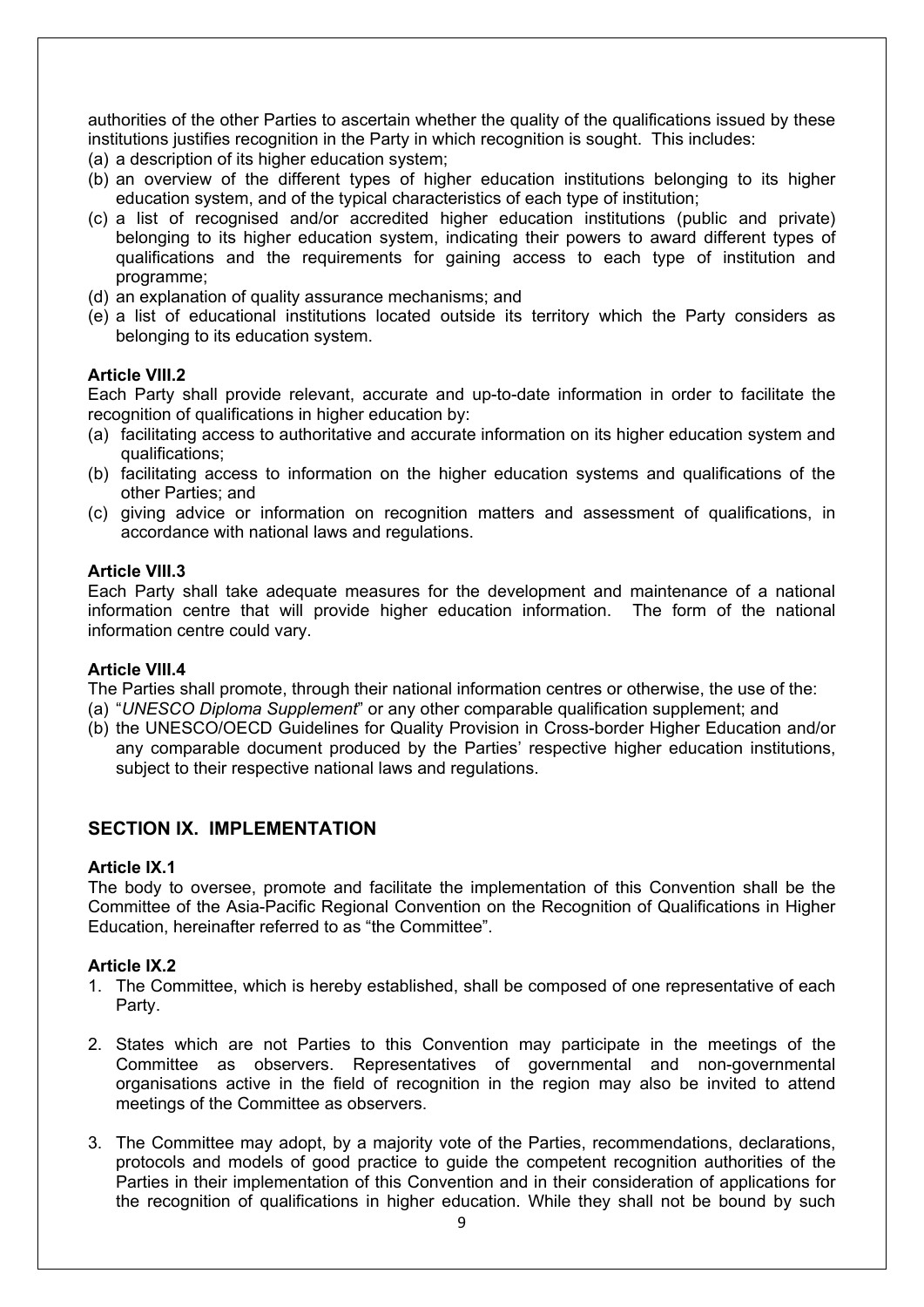texts, the Parties shall use their best endeavours to apply them, to bring them to the attention of the competent recognition authorities and to encourage their application.

- 4. The Committee shall maintain its links to the UNESCO Regional Committees for the Application of Conventions on the Recognition of Studies, Diplomas and Degrees in Higher Education adopted under the auspices of UNESCO.
- 5. A simple majority of the Parties shall constitute a quorum.
- 6. The Committee shall adopt its Rules of Procedure. It shall meet in ordinary session at least every three years. The Committee shall meet for the first time within a year of the entry into force of this Convention and annually for the first five years after that in order to manage its implementation.
- 7. The role of Secretariat of the Committee shall be entrusted to the Director-General of UNESCO.

# **Article IX.3**

- 1. A network of national information centres on academic mobility and recognition shall be established and shall uphold and assist the practical implementation of this Convention by the competent recognition authorities.
- 2. Each Party shall appoint a member of their national information centre to the network of national information centres. In cases in which more than one national information centre is established or maintained, all these shall be members of the network, but the national information centres concerned shall dispose of only one vote.
- 3. The network of national information centres shall meet annually in plenary session. It shall elect its President and Bureau.
- 4. The role of the Secretariat of the network of national information centres shall be entrusted to the Director-General of UNESCO.
- 5. The network of national information centres shall collect relevant information from the Parties relating to academic recognition and mobility.

# **SECTION X. FINAL CLAUSES**

# **Article X.1**

- 1. This Convention shall be open for signature and ratification, acceptance, approval or accession by all UNESCO Member States and the Holy See.
- 2. These States may express their consent to be bound to this Convention by:
	- (a) a signature without reservation as to ratification, acceptance, approval or accession;
	- (b) a signature subject to ratification, acceptance, approval or accession, followed by ratification, acceptance, approval or accession; or
	- (c) the deposit of an instrument of ratification, acceptance, approval or accession.
- 3. Instruments of ratification, acceptance, approval, or accession shall be deposited with the Director-General of UNESCO, hereinafter referred to as "the depository".

#### **Article X.2**

This Convention shall enter into force on the first day of the month following the expiration of the period of one month after five UNESCO Member States of the Asia-Pacific region have expressed their consent to be bound by this Convention. It shall enter into force for each other State on the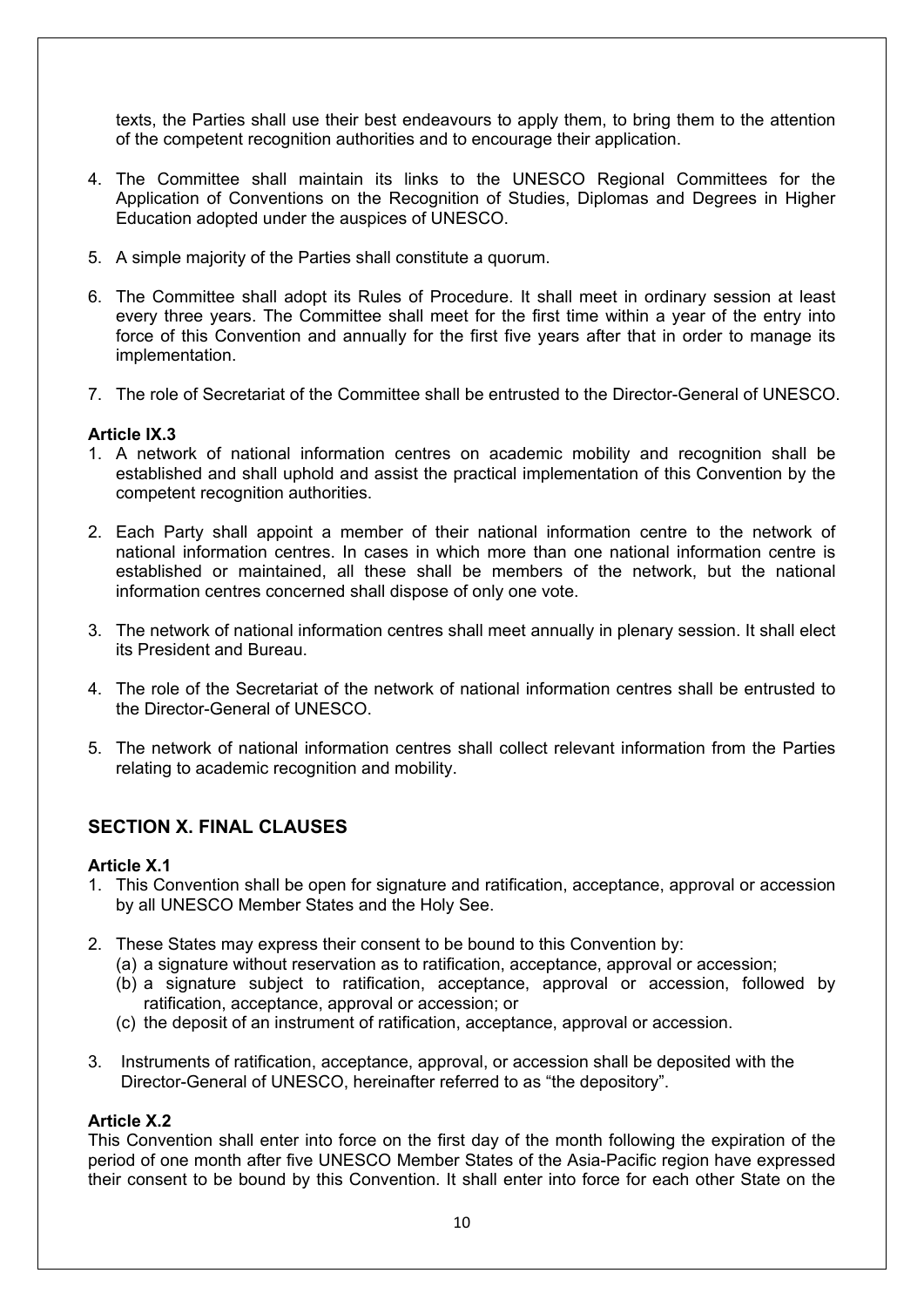first day of the month following the expiration of the period of one month after the date of expressing its consent to be bound by the Convention.

# **Article X.3**

- 1. The Parties to this Convention which are not already Contracting States to the 1983 Convention undertake to abstain from becoming Contracting States to the 1983 Convention
- 2. Parties to this Convention that are at the same time Contracting States to the 1983 Convention*:* (a) shall apply the provisions of this Convention in their mutual relations; and
	- (b) shall continue to apply the 1983 Convention in their relations with any other Contracting States to the 1983 Convention that is not a Party to this Convention.

# **Article X.4**

- 1. Any State may, at the time of signature or when depositing its instrument of ratification, acceptance, approval or accession specifies the territory or territories to which this Convention shall apply.
- 2. Any Party may, at any later date, by a declaration addressed to the depository, extend the application of this Convention to any other territory specified in the declaration. In respect of such territory the Convention shall enter into force on the first day of the month following the expiration of a period of one month after the date of receipt of such declaration by the depository.

# **Article X.5**

- 1. Any Party may, at any time, denounce this Convention by means of a notification addressed to the depository.
- 2. Such denunciation shall become effective on the first day of the month following the expiration of a period of twelve months after the date of receipt of the notification by the depository. However, such denunciation shall not affect recognition decisions taken previously under the provisions of this Convention.
- 3. Termination or suspension of the operation of this Convention as a consequence of a violation by a Party of a provision essential to the accomplishment of the object or purpose of this Convention shall be addressed in accordance with international law.

# **Article X.6**

- 1. Any State may, at the time of signature or when depositing its instrument of, ratification, acceptance, approval, or accession declare that it reserves the right not to apply, in whole or in part, one or more of the following Articles of this Convention: Article IV.7, Article V.1, Article V.2, Article V.3, Article VI.3, and Article VIII.4. No other reservation can be made.
- 2. Any Party that has made a reservation under the preceding paragraph may wholly or partly withdraw it by means of a notification addressed to the depository. The withdrawal shall take effect on the date of receipt of such notification by the depository.
- 3. A Party that has made a reservation in respect of a provision of this Convention may not claim the application of that provision by any other Party; it may, however, if its reservation is partial or conditional, claim the application of that provision in so far as it has itself accepted it.

# **Article X.7**

1. Amendments to this Convention may be adopted by the Committee by a two-thirds majority of the Parties. Any amendment so adopted shall be incorporated into a Protocol to this Convention. The Protocol shall specify the modalities for its entry into force which, in any event, shall require the expression of consent by the Parties to be bound by it.